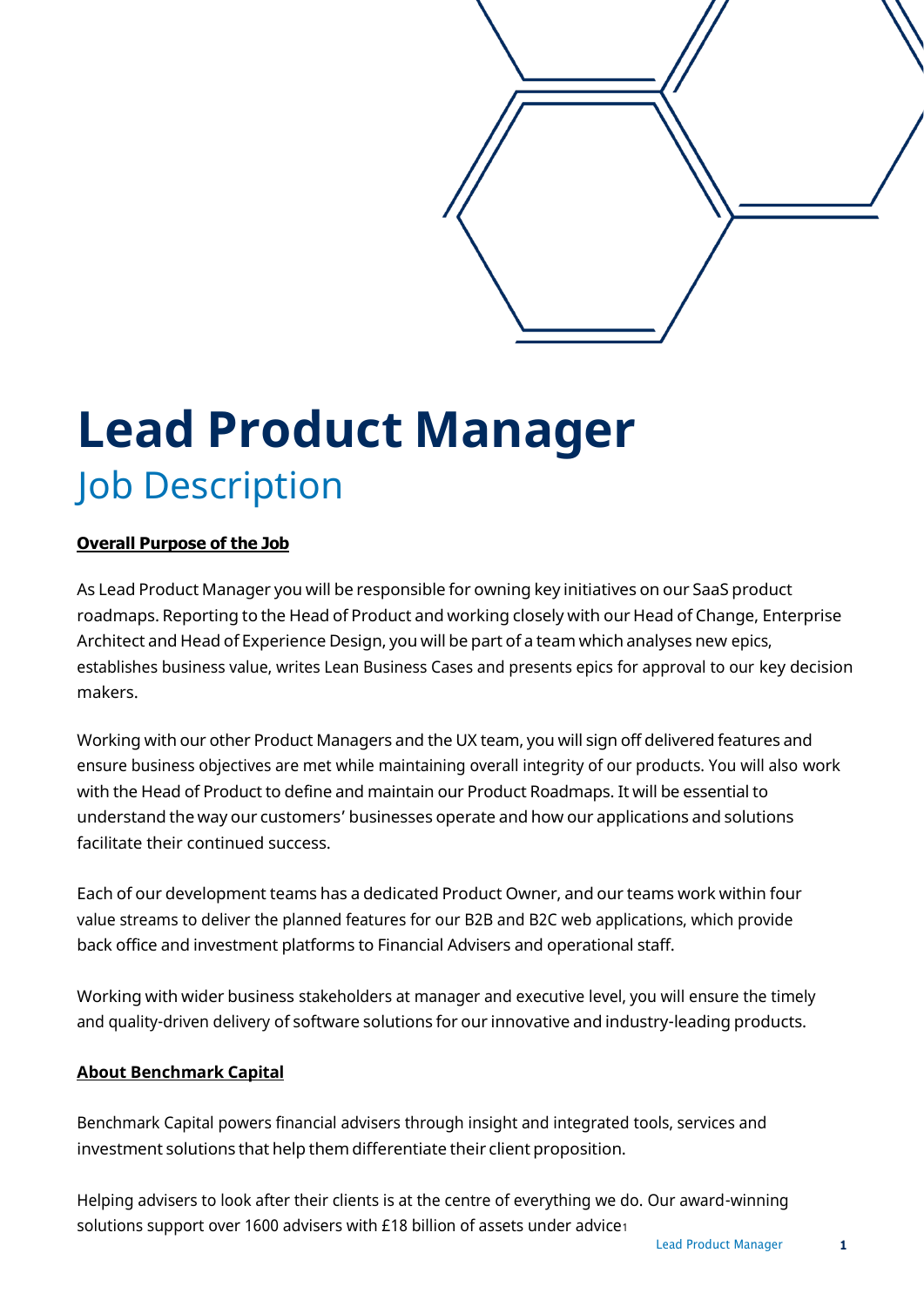With a technology-led ecosystem of regulatory, platform, and investment services, and our own financial planning business, our approach is guided by delivering safety and security for customers and focused on positive client outcomes.

We believe that first-class client service and integrated technology are essential components for longterm success. Our seamless, holistic approach works in harmony both to empower advisers and their clients and to generate tangible financial and competitive advantages.

We work with some of the most successful financial planning firms in the UK, bringing the power of technology to advice and wealth management

<sup>1</sup>As at 31.09.21

# **The base**

You'll be based at our Broadlands Business Campus near Horsham in West Sussex. It has high standards and international reputation, without being in the city: a big, countryside campus means life will feel a little different. We support our offices by using cutting edge software and hardware and our spacious campus facilities mean there's a great working environment for the team. With an on-site restaurant, coffee shop and gym, our campus has much to offer. And commuters can relax on our dedicated regular shuttle bus to and from Horsham's main line train station.

We know that helping you balance personal and professional commitments is a big part of that, so we're open to flexible working. Many of our staff work flexibly in many different ways, including parttime. Please talk to us at interview about the flexibility you need.

## **What You'll Do**

## **Product strategy & stakeholder engagement**

- **Roadmaps:** development, maintenance and communication of roadmaps and product strategy, aligned to business objectives and the overall service proposition.
- − **Customers:** engagement with customers individually and at forums to understand priorities and needs and communicate our plans to address them; establish strong relationships for regular feedback loops; understand their business strategy and objectives, and the key existing and desired business processes.
- − **Internal stakeholders:** promote awareness of product strategy among internal senior stakeholders; understand overall group and proposition strategy and objectives; seek ideas and opinion on requirements and business needs.
- − **Change governance:** prepare for and provide updates at value stream & portfolio syncs.
- **Market research:** Understand and document our competitors.

## **Epic ownership & analysis**

- − **Assessment and monitoring:** fielding requests for new epics and large features; maintaining an epic portfolio backlog; carrying out lean assessments; understanding and documenting requirements and epic hypotheses; capturing and reporting on epics in a consistent and accessible way; monitoring success criteria of epics post-release.
- − **Business value, concepts & prioritisation:** compiling and presenting lean business cases;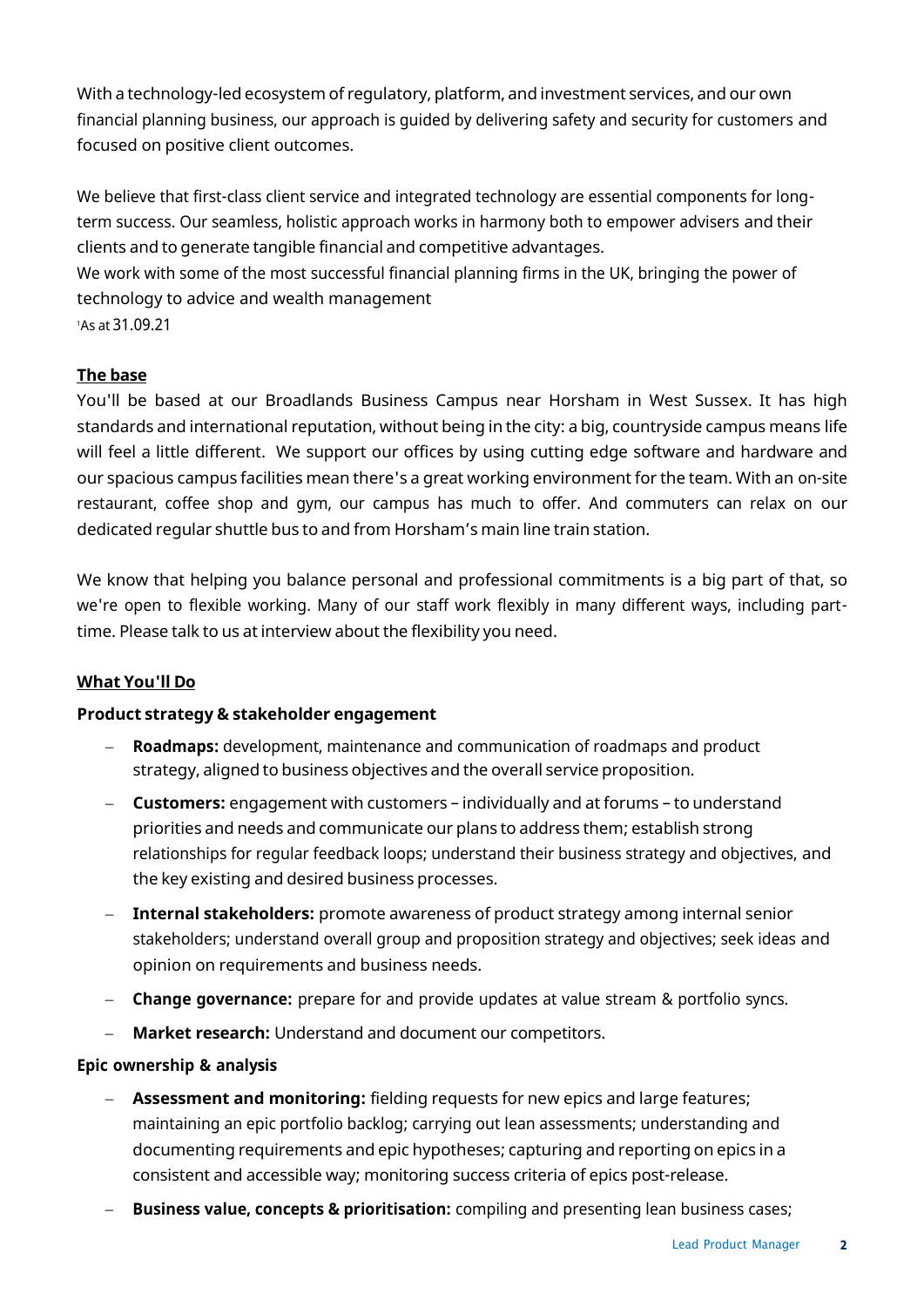working with the UX and architecture teams to develop design concepts; defining nonfunctional requirements; establishing scope and priority of MVP, MMP and longer-term features.

− **Value stream KPIs:** establishing KPIs for each value stream; monitoring and report on value stream KPIs.

## **Preparation and Planning for PI Planning**

- − **Feature preparation:** Write feature documentation of owned epics, in preparation for future programme increments; use design thinking skills to ensure customer centric outcomes; apply feature and story splitting techniques.
- − **Program backlog:** Develop the program backlog and refine the program backlog during stakeholder reviews; work with business stakeholders to determine feature priorities; actively learn other domains and applications within the group; be a knowledge sharer.
- − **PI Planning:** Support and oversee user story writing of owned epics during PI planning, providing clarification to assist estimation and sequencing of stories; prepare and prioritise the Programme Backlog for PI Planning; be the primary escalation point for Product Owners with regards to business priorities for owned epics.

## **Programme Priorities & Ownership**

- − **Portfolio sync:** Responsibility for product updates.
- − **Value Stream sync:** Responsibility for product updates.
- − **Demos:** Responsibility for system demos.
- − **Product Sync:** Responsibility for product sync.
- − **Priority calls:** Point of escalation for product owners (requirements) and development teams (delivery/timing issues).

## **The Knowledge, Experience and Qualifications You Need**

- − Solid experience as a Senior Product Owner / Product Manager.
- − Professional qualifications (e.g., ISEB, Agile Practitioner, SAFe POPM).
- − Deep understanding of financial services and particularly the financial advice sector.
- − Excellent written and communication skills.
- − Sharp analytical and problem-solving skills.
- − Strong customer facing skills, includes presentation and persuasion skills.
- − Design thinking skills, service design skills.

## **What You'll Be Like**

- − Highly motivated with a genuine interest in technology.
- − Passion to deliver cutting edge and high-quality products.
- − Ability to work autonomously as well as part of a team
- − Ability to use initiative
- − Self-driven workload

## **We're Looking for The Best, Whoever They Are**

Benchmark Capital is an equal opportunities employer. You're welcome here whatever your socio-